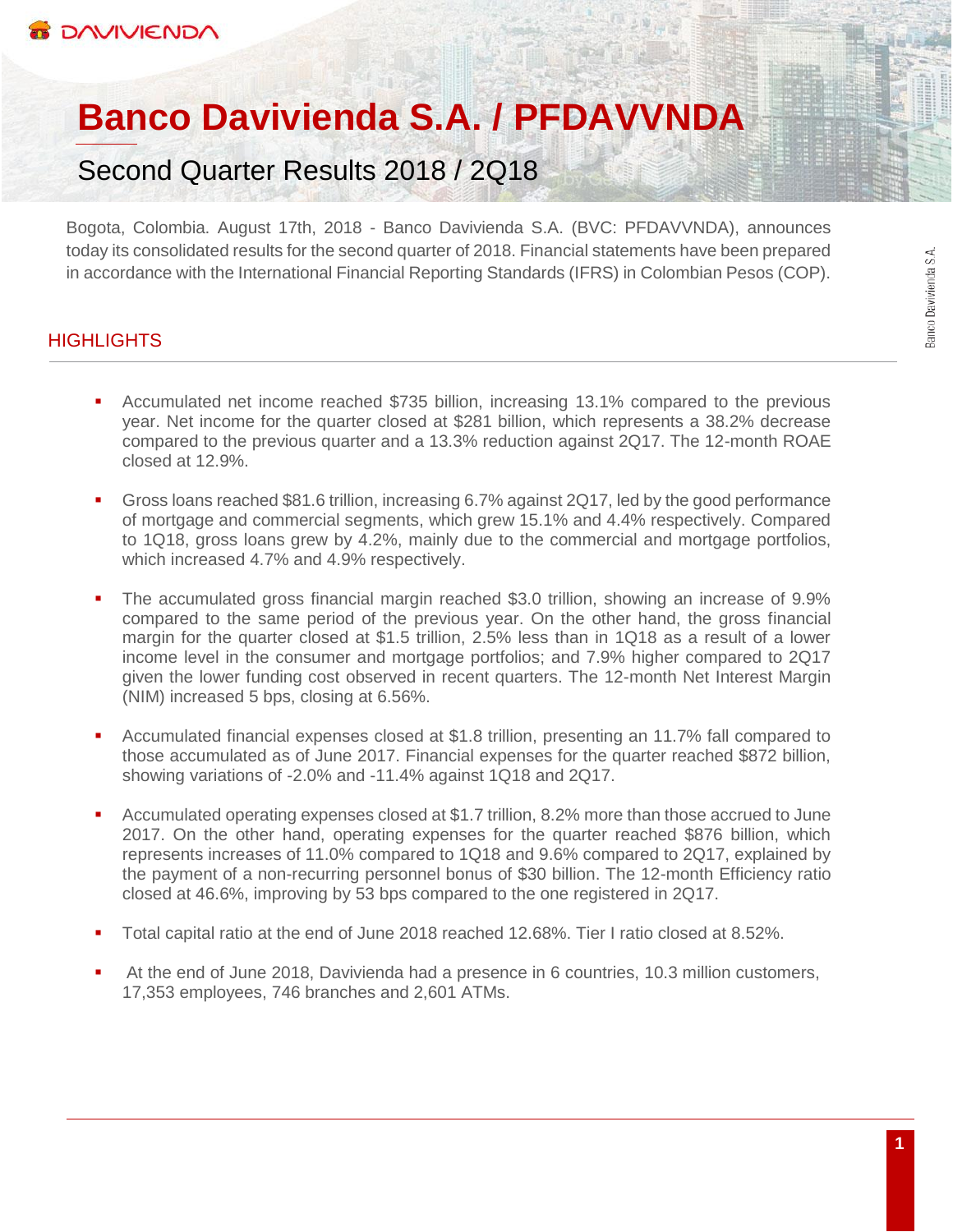# ECONOMIC ENVIRONMENT - COLOMBIA

The world economy continued to register a slowdown in its growth during the second quarter of the year. While the US economy increased its growth from 2.22% at the end of the first quarter to 4.06% in the second, the eurozone went from growing 2.2%, which contrasts with the 2.4% obtained in the first quarter.

In the case of the United States, the activity's upturn was associated with improvements in household consumption. Expectations for further growth and the Fed president statements' regarding possible rate increases this year, resulted in pressures on vulnerable emerging countries' currencies as Argentina, Brazil, Turkey, and Indonesia.

Oil price accelerated its recovery during the second quarter, and the surge in its price was mainly associated to the fall in Venezuelan production and to the market's reaction to President Trump's exit from the agreement with Iran.

Good performance of oil prices was one of the factors that protected the Colombian economy from the speculative attacks observed in other currencies of the continent, and it continued to allow the Colombian Peso revaluation, although in a much more moderate way than in the first quarter of the year. Increases in oil prices also had an impact on country risk levels, which declined compared to those reached in the previous quarter.

One of the most relevant elements of the quarter was the improvement in household confidence in Colombia. In June, Davivienda's Confidence Index<sup>1</sup> reached its highest level since the indicator was launched (September 2016). This improvement can be attributed to factors such as the reduction of interest rates, moderate inflation and the end of the uncertainty associated with the elections.

The Colombian economy presented an important recovery during the second quarter of the year. According to the Administrative Department of National Statistics, the GDP increased its growth from 2.2% in the first quarter to 2.8% in the second.

This expansion was led by the professional, scientific and technical activities sector, which registered a 6.6% improvement, followed by the agriculture and farming sector with 5.9%. The lowest performance was observed in construction and mine exploitation with 7.6% and 2.7% drops.

On another hand, the manufacturing industry had a growth of 3.7%, which contrasts with the fall of 1.2% obtained in the first quarter. These results, which were adequately anticipated by the Davivienda's PMI<sup>2</sup> were due both to higher foreign trade and to the improvement of external demand.

Annual inflation reached 3.2% in June, from the 3.14% observed in March.

 $\overline{a}$ 

<sup>1</sup> Davivienda's Confidence Index is obtained from a survey applied to a monthly average of 5,000 customers, in which they are asked about their confidence on the country's economic environment. The Index results can be found on<https://www.davivienda.com/wps/portal/estudios-economicos/>

<sup>2</sup> Davivienda's PMI results can be found on the same web address of the Confidence Index.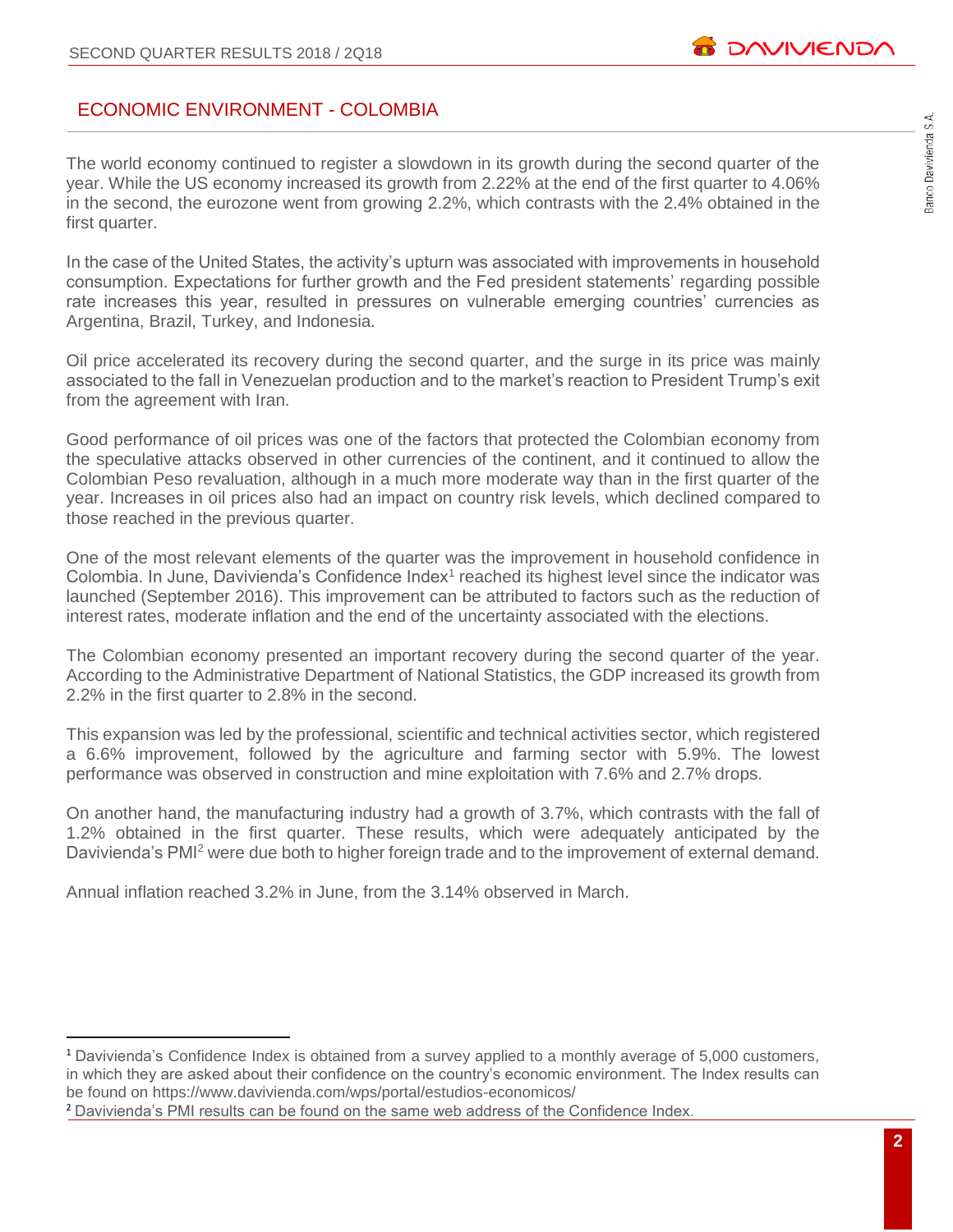# Banco Davivienda S.A.

# ECONOMIC ENVIRONMENT - CENTRAL AMERICA

On the first quarter of 2018, economic activity slowed down in Costa Rica, Honduras, and Panama; while in El Salvador it showed an acceleration.

The annual growth of Costa Rica's GDP was 2.99%, and its slowdown was the result of less dynamism in the sectors of professional and administrative activities, financial and insurance activities, and construction.

For Honduras, the annual GDP increase in the first quarter was 3.08% and the main factor that contributed to its deceleration was the lower performance in coffee, African palm and banana crops.

On the other hand, Panama grew 4.24% annually, and the reduction in its growth was a result of lower activity in commerce, construction and transport industries. Specifically, lower performance was observed in the Colon Free Zone and in the Panama Canal.

Finally, the first quarter growth in El Salvador reached 3.38% annual, higher than the one registered during the fourth quarter of 2017. Sectors that helped most to the acceleration were manufacturing and trade.

Furthermore, the region's second-quarter average annual inflation was lower compared to the one presented during the first quarter. While Costa Rica, El Salvador and Honduras had decreases in its inflation rate, Panama's index increased as a result of fluctuations of internal fuel prices, transferred by the oil price volatility.

Monetary policy rates (MPR) of Costa Rica and Honduras remained stable in the second quarter of the year (at 5% and 5.50% respectively).

In the second quarter, accumulated revaluation for the Costa Rican colon was 0.48%, and the average price was 566.7 per dollar. Meanwhile, the Honduran lempira recorded a devaluation of 1.68%, and its average price during the quarter was 23.9 per dollar.

Finally, there were no changes in country risk ratings or their outlooks from Moody's, Standard & Poor's and Fitch during the second quarter of 2018.

# MAIN CONSOLIDATED FIGURES: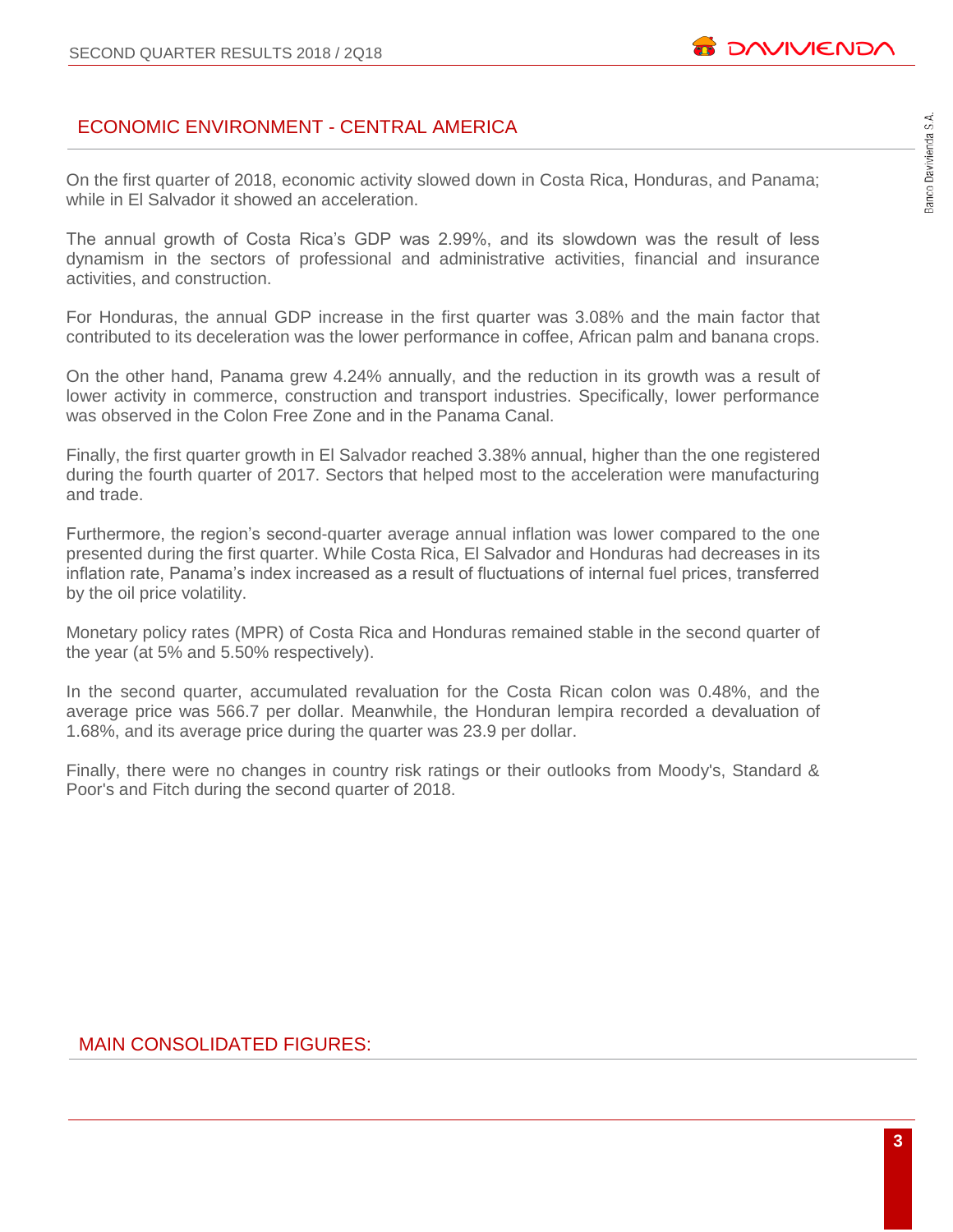#### **Statement of Financial Condition**

| (COP billion) |  |
|---------------|--|
|               |  |
|               |  |

|                                     |                |                |                |                  | % Chg.           |
|-------------------------------------|----------------|----------------|----------------|------------------|------------------|
| <b>Assets</b>                       | <b>Jun. 17</b> | <b>Mar. 18</b> | <b>Jun. 18</b> | Q/Q              | Y/Y              |
| Cash and Interbank Funds            | 10,516         | 8,412          | 8,705          | 3.5              | $-17.2$          |
| Investments                         | 9,947          | 10,440         | 10,220         | $-2.1$           | 2.7              |
| Gross Loans Portfolio               | 76,549         | 78,381         | 81,642         | 4.2              | 6.7              |
| Loan Loss Reserves                  | $-2,060$       | $-3,176$       | $-3,356$       | 5.6              | 62.9             |
| Property, Plant and Equipment       | 840            | 725            | 734            | 1.3              | $-12.5$          |
| <b>Other Assets</b>                 | 3,791          | 4,084          | 3,952          | $-3.2$           | 4.2              |
| <b>Total Assets</b>                 | 99,582         | 98,866         | 101,897        | 3.1              | 2.3              |
|                                     |                |                |                |                  |                  |
| <b>Liabilities</b>                  |                |                |                |                  |                  |
| Deposits                            | 63,406         | 64,318         | 65,785         | 2.3              | 3.8              |
| <b>Bonds</b>                        | 11,003         | 9,844          | 10,009         | 1.7              | $-9.0$           |
| <b>Credits with Entities</b>        | 8,575          | 9,835          | 10,248         | $4.2^{\circ}$    | 19.5             |
| <b>Other Liabilities</b>            | 6,337          | 4,566          | 5,203          | 14.0             | $-17.9$          |
| <b>Total Liabilities</b>            | 89,320         | 88,562         | 91,245         | 3.0 <sub>2</sub> | $2.2\phantom{0}$ |
|                                     |                |                |                |                  |                  |
| <b>Equity</b>                       |                |                |                |                  |                  |
| Non-controlling Interest            | 87             | 80             | 84             | 4.5              | $-3.6$           |
| Equity                              | 10,175         | 10,223         | 10,568         | 3.4              | 3.9              |
| <b>Total Equity</b>                 | 10,262         | 10,303         | 10,652         | 3.4              | 3.8              |
|                                     |                |                |                |                  |                  |
| <b>Total Liabilities and Equity</b> | 99,582         | 98,866         | 101,897        | 3.1              | 2.3              |

| <b>Income Statement</b>         |             | <b>Quarterly Figures</b> |             |          | % Chg.     | <b>Accumulated</b><br><b>Figures</b> | % Chg.         |         |
|---------------------------------|-------------|--------------------------|-------------|----------|------------|--------------------------------------|----------------|---------|
| (COP billion)                   | <b>2Q17</b> | <b>1Q18</b>              | <b>2Q18</b> | Q/Q      | <b>Y/Y</b> | <b>Jun. 17</b>                       | <b>Jun. 18</b> | Y/Y     |
| Interest Income                 | 2,354       | 2,405                    | 2,350       | $-2.3$   | $-0.2$     | 4,718                                | 4,755          | 0.8     |
| Loans                           | 2,174       | 2,230                    | 2,189       | $-1.9$   | 0.7        | 4,354                                | 4,419          | 1.5     |
| Investments                     | 160         | 148                      | 137         | $-7.3$   | $-14.2$    | 328                                  | 286            | $-13.1$ |
| Other Income                    | 19          | 27                       | 23          | $-12.0$  | 21.2       | 36                                   | 50             | 40.1    |
| <b>Financial Expenses</b>       | 984         | 890                      | 872         | $-2.0$   | $-11.4$    | 1,995                                | 1,762          | $-11.7$ |
| <b>Gross Financial Margin</b>   | 1.370       | 1.515                    | 1,477       | $-2.5$   | 7.9        | 2,723                                | 2,992          | 9.9     |
| <b>Provision Expenses</b>       | 457         | 464                      | 566         | 22.1     | 24.0       | 943                                  | 1,030          | 9.3     |
| <b>Net Interest Margin</b>      | 913         | 1,051                    | 911         | $-13.3$  | $-0.2$     | 1,780                                | 1,962          | 10.2    |
| Operating Income                | 300         | 317                      | 336         | 5.8      | 12.1       | 588                                  | 653            | 11.0    |
| <b>Operating Expenses</b>       | 799         | 789                      | 876         | 11.0     | 9.6        | 1,539                                | 1,665          | 8.2     |
| <b>Exchange and Derivatives</b> | 59          | 26                       | 21          | $-19.0$  | $-63.6$    | 85                                   | 48             | $-43.4$ |
| Other Income and Expenses, net  | $-14$       | $-26$                    | 4           | $-116.8$ | $-132.3$   | $-13$                                | $-22$          | 68.3    |
| <b>Income Before Taxes</b>      | 458         | 579                      | 397         | $-31.5$  | $-13.5$    | 901                                  | 976            | 8.3     |
| Income Tax                      | 134         | 125                      | 116         | $-7.2$   | $-13.8$    | 251                                  | 241            | $-4.2$  |
| <b>Net Income</b>               | 324         | 454                      | 281         | $-38.2$  | $-13.3$    | 650                                  | 735            | 13.1    |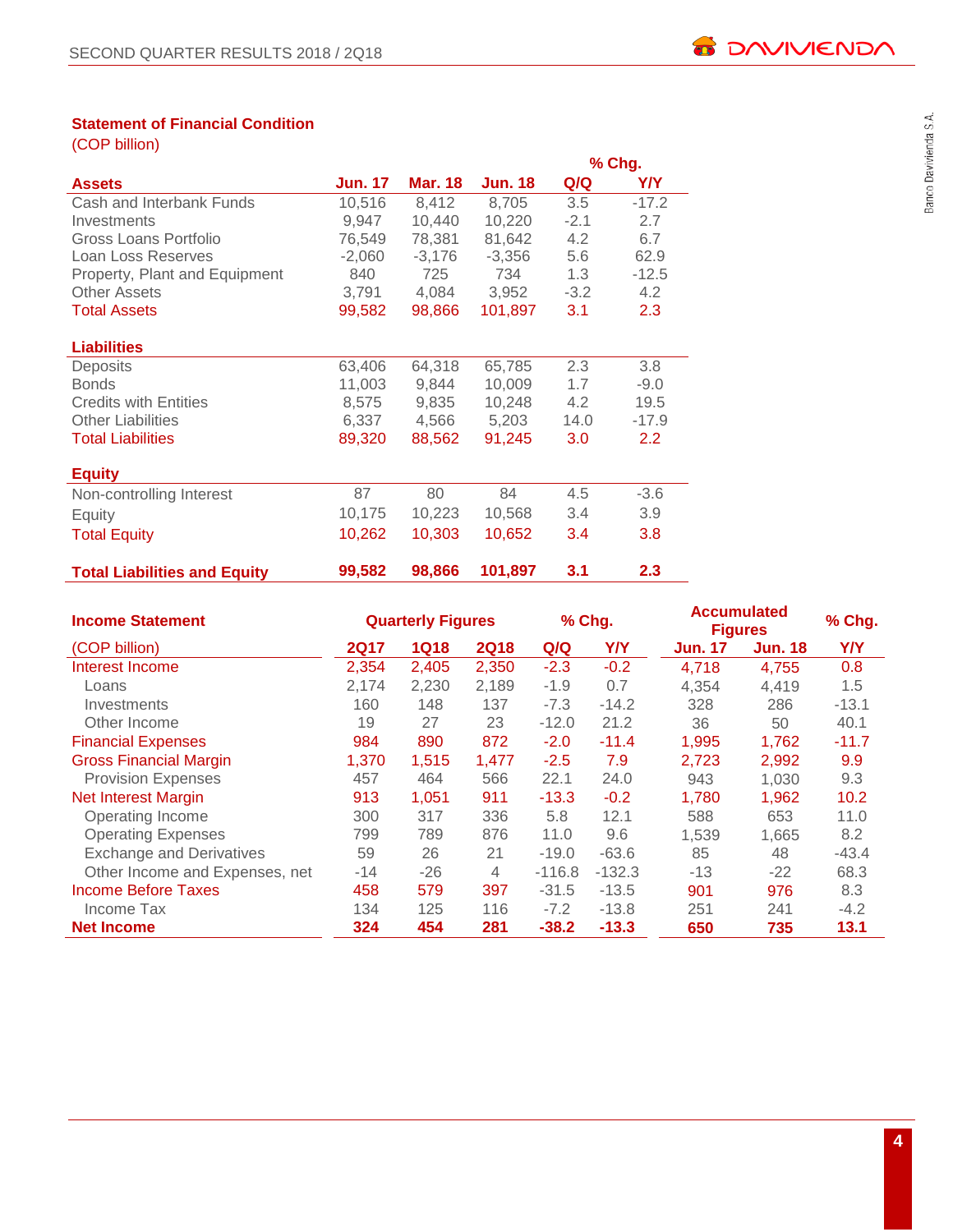# MAIN RATIOS

|                     |             |       |             | <b>Bps. Chg</b> |        |
|---------------------|-------------|-------|-------------|-----------------|--------|
| <b>12 months</b>    | <b>2Q17</b> | 1Q18  | <b>2Q18</b> | Q/Q             | Y/Y    |
| Net Interest Margin | 6.15%       | 6.51% | 6.56%       | 5               | 41     |
| Cost of Risk        | 1.87%       | 2.49% | 2.53%       | 3               | 65     |
| Efficiency          | 47.1%       | 46.2% | 46.6%       | 31              | $-53$  |
| ROAE                | 15.7%       | 13.5% | 12.9%       | $-53$           | $-273$ |
| <b>ROAA</b>         | 1.63%       | 1.42% | 1.37%       | -5              | $-27$  |

|                           |       |          |             | <b>Bps. Chg</b> |        |
|---------------------------|-------|----------|-------------|-----------------|--------|
| <b>Annualized Quarter</b> | 2017  | 1Q18     | <b>2Q18</b> | Q/Q             | Y/Y    |
| Net Interest Margin       | 6.43% | 6.67%    | 6.64%       | -2              | 21     |
| Cost of Risk              | 2.39% | $2.37\%$ | $2.77\%$    | 41              | 39     |
| Efficiency                | 46.7% | 43.3%    | 47.9%       | 455             | 119    |
| <b>ROAE</b>               | 12.9% | 17.2%    | 10.7%       | $-643$          | $-217$ |
| <b>ROAA</b>               | 1.33% | 1.82%    | 1.12%       | $-70$           | $-21$  |

# STATEMENT OF FINANCIAL CONDITION

# **Assets**

|                                  | <b>Consolidated</b><br>(COP Billion) |          |                |        |         |                | Colombia<br>(COP Billion) |          | <b>International</b><br>(USD Million) |        |        |
|----------------------------------|--------------------------------------|----------|----------------|--------|---------|----------------|---------------------------|----------|---------------------------------------|--------|--------|
|                                  |                                      |          |                |        | % Chg.  |                |                           | $%$ Chq. |                                       |        | % Chq. |
| <b>Assets</b>                    | <b>Jun. 17</b>                       | Mar. 18  | <b>Jun. 18</b> | Q/Q    | Y/Y     | <b>Jun. 18</b> | Q/Q                       | YN       | <b>Jun. 18</b>                        | Q/Q    | Y/Y    |
| Cash and Interbank Funds         | 10.516                               | 8.412    | 8.705          | 3.5    | $-17.2$ | 4.541          | 8.1                       | $-23.4$  | 1.421                                 | $-6.2$ | $-5.6$ |
| Investments                      | 9.947                                | 10.440   | 10.220         | $-2.1$ | 2.7     | 8.319          | $-6.4$                    | 2.7      | 1.109                                 | 6.3    | 5.7    |
| Gross Loans Portfolio            | 76.549                               | 78.381   | 81.642         | 4.2    | 6.7     | 65,700         | 3.6                       | 8.5      | 5.440                                 | 1.0    | 3.6    |
| Loan Loss Reserves               | $-2,060$                             | $-3,176$ | $-3.356$       | 5.6    | 62.9    | $-2,925$       | 5.8                       | 65.8     | $-147$                                | $-0.9$ | 51.4   |
| Property, Plant and<br>Equipment | 840                                  | 725      | 734            | 1.3    | $-12.5$ | 458            | $-0.1$                    | $-16.4$  | 94                                    | $-1.8$ | $-1.4$ |
| <b>Other Assets</b>              | 3.791                                | 4.084    | 3.952          | $-3.2$ | 4.2     | 2.924          | $-5.4$                    | 3.4      | 188                                   | 1.4    | 17.9   |
| <b>Total Assets</b>              | 99.582                               | 98.866   | 101,897        | 3.1    | 2.3     | 79.017         | 2.3                       | 3.7      | 8.104                                 | 0.3    | 1.8    |

# Q/Q Performance:

As of June 30th of 2018, assets totaled \$101.9 trillion, which represented an increase of 3.1% compared to the previous quarter.

Cash and interbank funds reached \$8.7 trillion, while the investment portfolio closed at \$10.2 trillion. Gross loans totaled \$81.6 trillion and grew 4.2%. Finally, loan loss reserves reached \$3.4 trillion, increasing 5.6% compared to the previous quarter.

# Y/Y Performance:

Assets presented an increase of 2.3% compared to June 2017. If we exclude the COP annual revaluation, assets grew 3.3%.

The decrease in cash and interbank funds against 2017 was mainly in the Colombian operation, where deposits in foreign banks and in the Colombian Central Bank decreased. The investment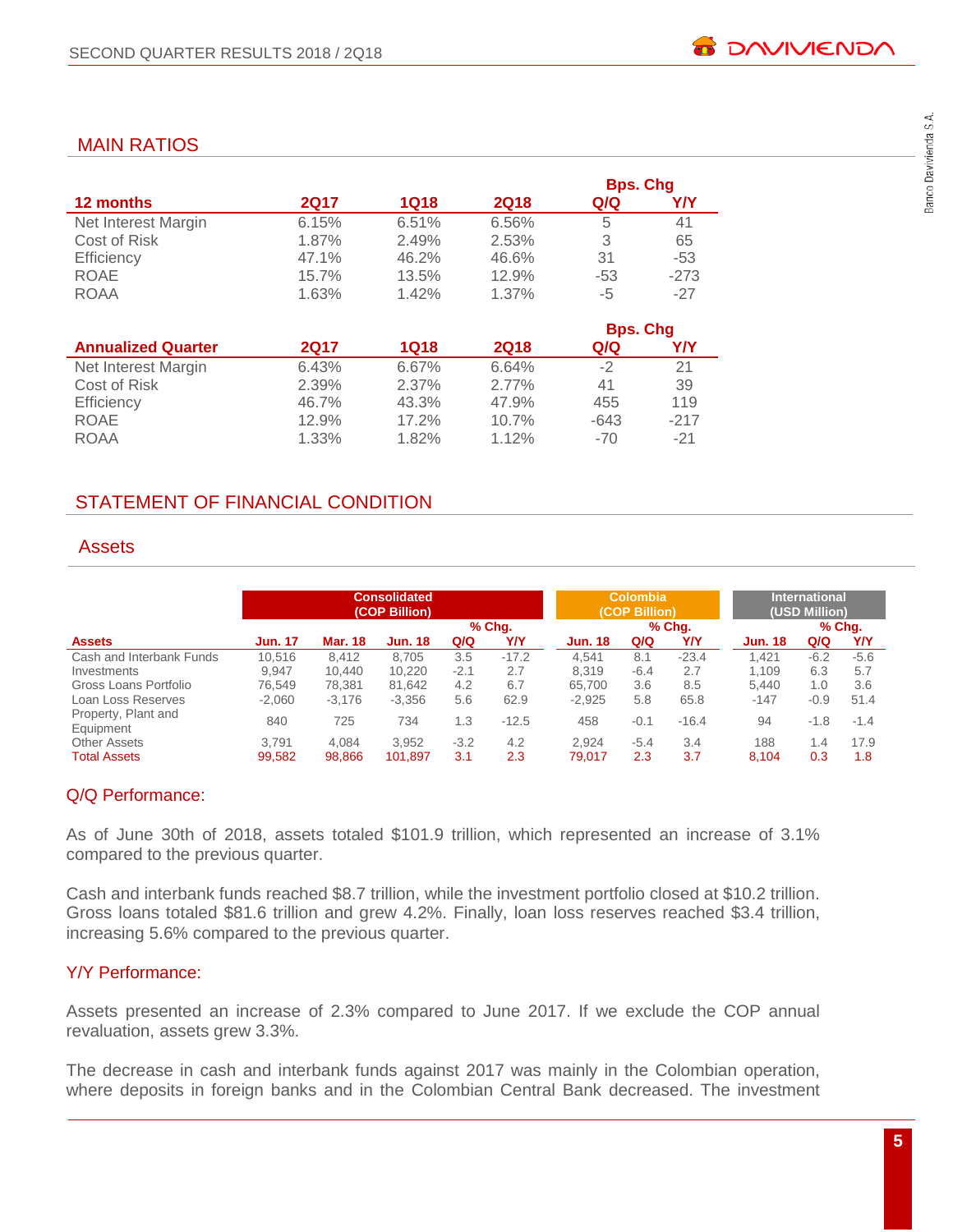portfolio grew 2.7% and gross loans presented an annual increase of 6.7%. Finally, the increase in loan loss reserves was a result of the implementation of IFRS 9, since January 1st, 2018.

# Gross Loans

|                    | <b>Consolidated</b><br>(COP Billion) |                |                |     |        |                | <b>Colombia</b><br>(COP Billion) |        | <b>International</b><br>(USD Million) |     |        |  |
|--------------------|--------------------------------------|----------------|----------------|-----|--------|----------------|----------------------------------|--------|---------------------------------------|-----|--------|--|
|                    |                                      |                |                |     | % Chq. |                |                                  | % Chq. |                                       |     | % Chq. |  |
| <b>Gross Loans</b> | <b>Jun. 17</b>                       | <b>Mar. 18</b> | <b>Jun. 18</b> | Q/Q | Y/Y    | <b>Jun. 18</b> | Q/Q                              | Y/Y    | <b>Jun. 18</b>                        | Q/Q | Y/Y    |  |
| Commercial         | 39.701                               | 39,610         | 41.454         | 4.7 | 4.4    | 32.657         | 4.3                              | 6.8    | 3.001                                 | 0.6 | 0.2    |  |
| Consumer           | 20.170                               | 20.461         | 20,988         | 2.6 | 4.1    | 17.233         | 1.6                              | 4.2    | 1.281                                 | 1.9 | 7.8    |  |
| Mortgage           | 16.677                               | 18,309         | 19,200         | 4.9 | 15.1   | 15,809         | 4.5                              | 17.9   | 1.157                                 | 1.0 | 8.2    |  |
| Total              | 76.549                               | 78,381         | 81.642         | 4.2 | 6.7    | 65.700         | 3.6                              | 8.5    | 5.440                                 | 1.0 | 3.6    |  |

# Q/Q Performance:

Gross loans reached \$81.6 trillion, increasing 4.2% compared to 1Q18. The highest quarterly growth on nominal terms was recorded in the commercial portfolio, driven by the behavior in the corporate and SMEs segments in Colombia, which grew 6.0% and 1.6% respectively.

In Colombia, mortgage loans grew as a result of the performance on leasing and residential housing segments (with increases of 4.2% and 8.8%). On the other hand, the consumer portfolio increased mainly in payroll and unsecured personal loans (5.1% and 2.0% respectively).

In the international subsidiaries, gross loans totaled USD \$5.4 billion, which represented a rise of 1.0% compared to the previous quarter, growth mainly led by the consumer portfolio.

# Y/Y Performance:

The annual increase of 6.7% in gross loans was mainly due to the good behavior on mortgage and commercial segments. If the effect of the COP annual revaluation was excluded, consolidated gross loans would have grown 7.5%.

The mortgage portfolio shows an annual growth of 15.1%, as a result of the increase in both leasing (mainly low-risk loans with government coverage) and residential housing segments in Colombia, which reported expansions of 20.6% and 25.7% respectively.

The commercial portfolio showed a moderate annual growth of 4.4%. Corporate and SMEs segments performed positively in Colombia, with increases of 5.3% and 8.7%.

Payroll and fixed-rate unsecured personal loans stand out in Colombia's consumer portfolio (with growths of 8.8% and 5.3% respectively).

It is important to highlight that last May we launched our first 100% digital loan, which allows our customers to obtain through an unsecured personal line up to \$10 million (+/- USD 3,500) in less than 5 minutes. The embrace and evolution of this digital loan allowed us to reach disbursements of \$25 billion at the end of June, and \$169 billion on July 31st.

In Central America, gross loans grew mainly due to the consumer portfolio (especially in Costa Rica and Honduras) and to the mortgage portfolio (mainly in Costa Rica and Panama).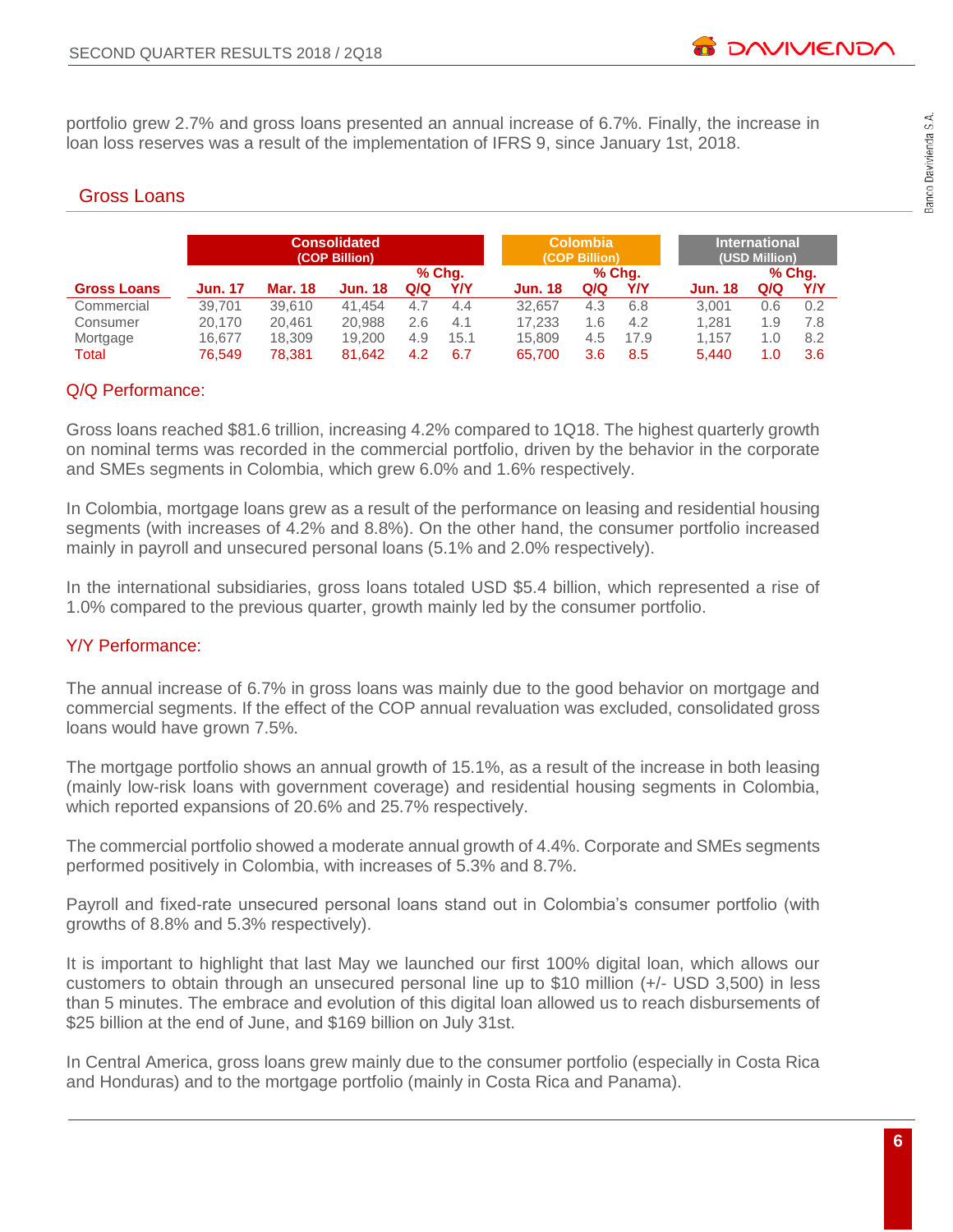# Asset Quality and Coverage

#### Asset Quality

|                   |       | <b>Consolidated</b> |             |             | <b>Colombia</b> |             | <b>International</b> |             |             |  |
|-------------------|-------|---------------------|-------------|-------------|-----------------|-------------|----------------------|-------------|-------------|--|
| <b>NPL</b>        | 2Q17  | <b>1Q18</b>         | <b>2Q18</b> | <b>2Q17</b> | 1Q18            | <b>2Q18</b> | <b>2Q17</b>          | <b>1Q18</b> | <b>2Q18</b> |  |
| Commercial        | 2.60% | 3.34%               | 4.51%       | 2.92%       | 3.83%           | 5.27%       | 1.51%                | 1.52%       | 1.65%       |  |
| Consumer          | 2.68% | 2.76%               | 2.60%       | 2.71%       | 2.75%           | 2.54%       | 2.54%                | 2.83%       | 2.87%       |  |
| Mortgage          | 2.94% | 3.59%               | 3.81%       | 3.17%       | 3.81%           | 4.11%       | 2.01%                | 2.56%       | 2.44%       |  |
| Subtotal $(90)^3$ | 2.70% | 3.25%               | 3.85%       | 2.92%       | 3.53%           | 4.28%       | 1.84%                | 2.05%       | 2.11%       |  |
| Mortgage (120)    | 2.19% | 2.70%               | 2.92%       | 2.31%       | 2.81%           | $3.11\%$    | 1.66%                | 2.18%       | 2.05%       |  |
| Total $(120)^4$   | 2.53% | 3.04%               | 3.64%       | 2.73%       | 3.30%           | 4.04%       | 1.77%                | 1.96%       | 2.03%       |  |

#### Q/Q Performance:

Consolidated NPL closed at 3.85%, presenting a deterioration of 60 bps compared to the one reported in the previous quarter. The portfolio that most affected the ratio was the commercial portfolio, which deterioration is explained by some specific clients of the infrastructure and transportation sectors who exceeded 90 days of delinquency.

On the other hand, the consumer NPL showed a reduction of 16 bps compared to March 2018 as a result of the growth and good behavior of the credit card segment, and the implementation of new origination policies and collection strategies.

The 120 days NPL ratio for the mortgage portfolio, which reflects in a more adequate way customers´ payment behavior, closed at 2.92% in the 2Q18 presenting a 22 bps increase compared to the previous quarter. This is explained by higher than expected deterioration in vintages issued in the second half of 2016 and the first half of 2017. The 90 days mortgage NPL closed at 3.81% and increased by 22 basis points compared to the one reported last quarter.

The quarter's write-offs reached \$509 billion. Those corresponding to the consumer portfolio accounted for 90.7% of the total write-offs, while those of the commercial and mortgage segments represented 9.0% and 0.2%, respectively. 2Q18 write-offs account for 0.6% of gross loans.

#### Y/Y Performance:

 $\overline{a}$ 

Consolidated NPL showed an increase of 116 bps compared to the one reported in 2Q17, as a result of sluggish macroeconomic dynamics in Colombia.

Commercial NPL deteriorated 191 bps compared to the second quarter of 2017, mainly by further deteriorations of the economy, and by diverse situations with customers of the corporate segment in Colombia.

On the other hand, the consumer NPL had a decrease of 8 basis points compared to the one reported in the same quarter of the previous year. This is the result of the strategies applied to contain the deterioration of this ratio, as we explained before.

<sup>3</sup> Portfolio > 90 days / Gross portfolio.

<sup>4</sup> Total (120) includes: (Mortgage>120 days + Commercial>90 days + Consumer>90 days) / Gross portfolio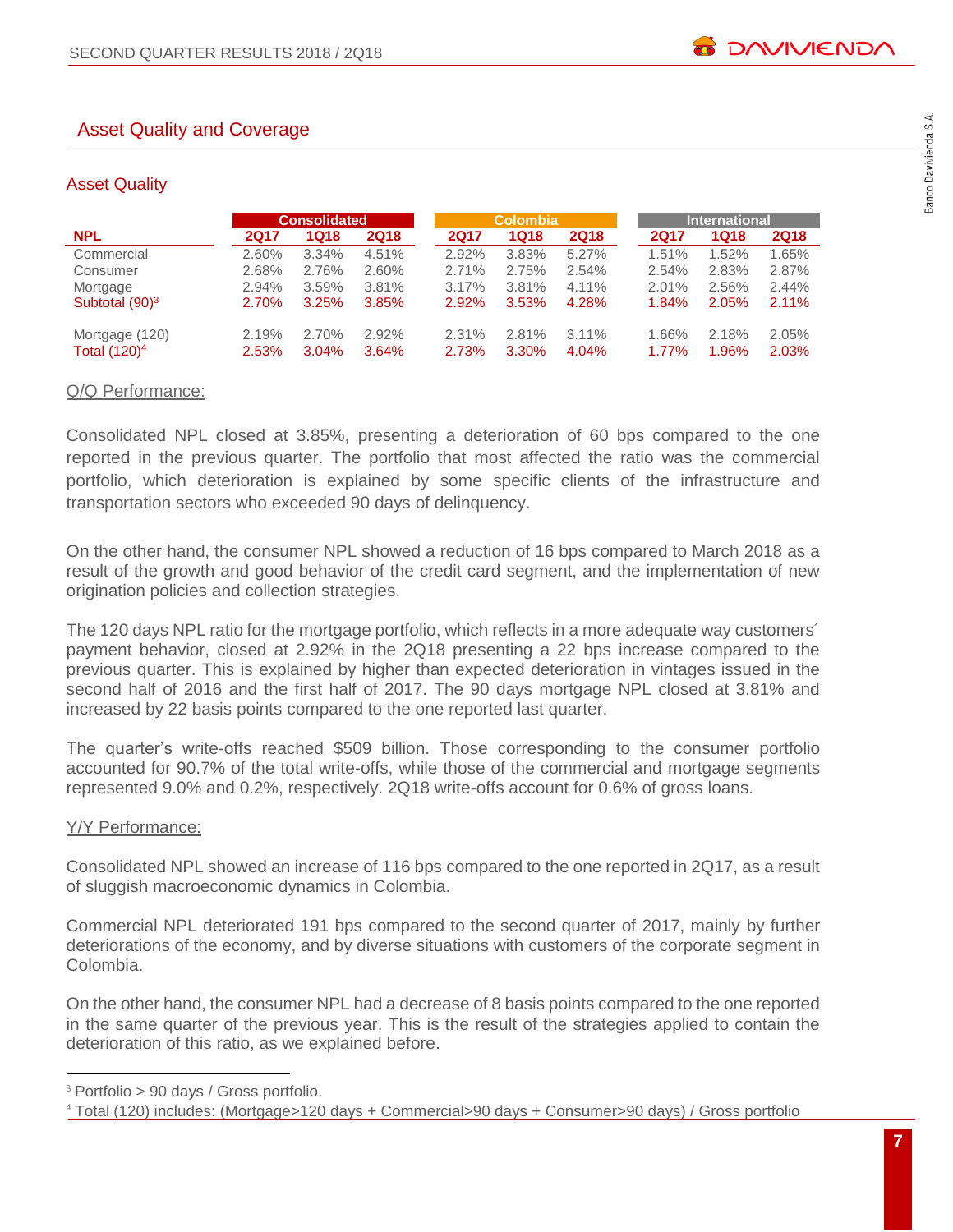Finally, the 120 days mortgage NPL increased 73 bps compared to 2Q17, as a result of the vintages' deterioration previously explained and loans disbursed to self-employed customers.

# Coverage

|                    |        | Coverage <sup>5</sup> |          | Total Reserves Coverage <sup>6</sup> |        |             |  |  |
|--------------------|--------|-----------------------|----------|--------------------------------------|--------|-------------|--|--|
| <b>Gross Loans</b> | 2017   | 1018                  | 2Q18     | 2017                                 | 1Q18   | <b>2Q18</b> |  |  |
| Commercial         | 98.1%  | $117.2\%$             | $92.2\%$ | 142.5%                               | 129.6% | 107.1%      |  |  |
| Consumer           | 178.8% | 247.4%                | 253.2%   | 254.8%                               | 281.9% | 280.2%      |  |  |
| Mortgage           | 16.6%  | $34.2\%$              | 34.3%    | 77.8%                                | 70.1%  | 65.9%       |  |  |
| Total              | 99.8%  | 124.7%                | 106.7%   | 156.6%                               | 148.1% | 127.6%      |  |  |

#### Q/Q Performance:

Total Reserves Coverage ratio closed the quarter at 127.6%, lower than in 1Q18 mainly explained by the increase in commercial past due loans. On the other hand, the Coverage ratio closed at 106.7%, decreasing against the one reported on the first quarter of the year.

#### Y/Y Performance:

Total Reserves Coverage ratio decreased against 2Q17, as an effect of increases in commercial and mortgage non-performing loans. However, the Coverage ratio increased compared to the one reported on 2Q17 due to higher loan loss provisions, given the IFRS 9 implementation, in which the expected loss model is used.

# Funding Sources

|                        | <b>Consolidated</b><br>(COP Billion)<br>% Chq. |                |                |       |       | <b>Colombia</b><br>(COP Billion) | <b>International</b><br>(USD Million)<br>% Chq. |       |  |                |       |       |
|------------------------|------------------------------------------------|----------------|----------------|-------|-------|----------------------------------|-------------------------------------------------|-------|--|----------------|-------|-------|
| <b>Funding Sources</b> | <b>Jun. 17</b>                                 | <b>Mar. 18</b> | <b>Jun. 18</b> | Q/Q   | Y/Y   | <b>Jun. 18</b>                   | % Chq.<br>Q/Q                                   | Y/Y   |  | <b>Jun. 18</b> | Q/Q   | Y/Y   |
| Demand deposits        | 33.953                                         | 33.526         | 33.031         | (1.5) | (2.7) | 25.764                           | (2.6)                                           | (1.9) |  | 2.480          | (2.5) | (1.8) |
| Term deposits          | 29,452                                         | 30,792         | 32.754         | 6.4   | 11.2  | 24.824                           | 5.3                                             | 17.6  |  | 2,706          | 4.2   | (1.0) |
| <b>Bonds</b>           | 11.003                                         | 9.844          | 10.009         | 1.7   | (9.0) | 9.171                            | 1.3                                             | (9.7) |  | 286            | 0.0   | 3.6   |
| Credits with entities  | 8.575                                          | 9,835          | 10.248         | 4.2   | 19.5  | 6.146                            | 4.4                                             | 26.5  |  | 1.399          | (1.4) | 14.9  |
| Total                  | 82,984                                         | 83,997         | 86.042         | 2.4   | 3.7   | 65,906                           | 1.4                                             | 5.6   |  | 6.871          | 0.4   | 1.8   |

# Q/Q Performance:

 $\overline{a}$ 

As of June 2018, funding sources totaled \$86 trillion, increasing from the previous quarter due to the growth of term deposits in Colombia, which rose especially in the business segment.

Demand deposits closed at \$33 trillion, decreasing mainly in Colombia by lower deposits in checking and savings accounts. On another hand, bonds closed at \$10 trillion, increasing due to the Colombian Peso devaluation during the quarter.

<sup>5</sup> Coverage: Asset Allowances / Portfolio> 90 days

<sup>&</sup>lt;sup>6</sup> Total Reserves Coverage: (Assets Allowances + Equity Allowances) / Portfolio> 90 days.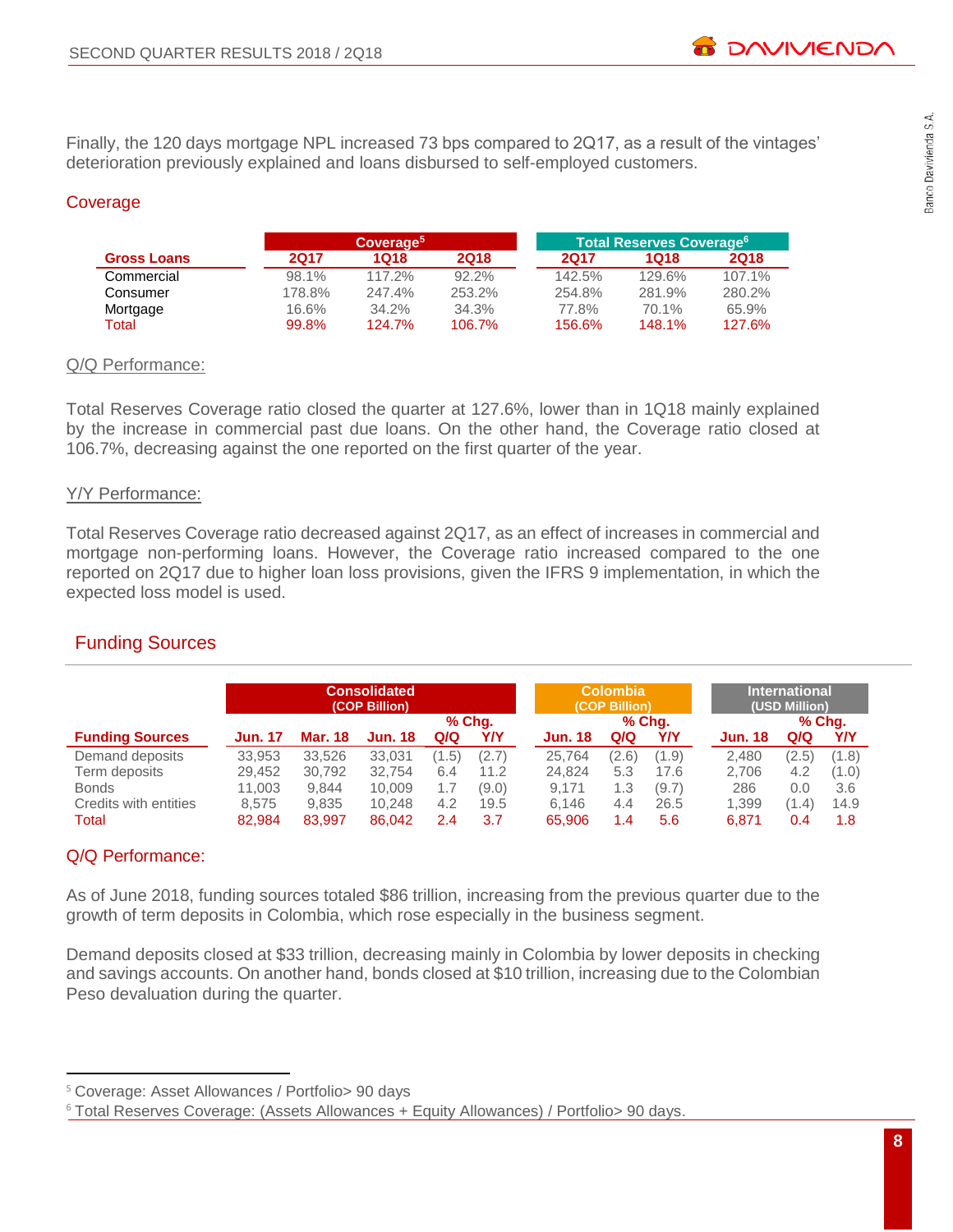**B DAVIVIEND/** 

Additionally, credits with entities increased 4.2% and reached \$ 10.2 trillion, mainly due to obligations acquired with foreign institutions, as a result of diversification strategies and funding cost reduction that the Bank has been implementing.

Gross loans to funding sources ratio closed at 94.9%, increasing 157 bps against the previous quarter.

# Y/Y Performance:

Funding sources grew 3.7% compared to 2017, mostly by higher term deposits and credits with entities. When excluding the Colombian Peso revaluation of the year, funding sources increase 4.7%.

In Colombia, decreases in demand deposits against 2017 are explained by a reduction in accounts of wholesale customers in Colombia, given the adjustment of interest rates consistent with the monetary policy decisions taken by the Central Bank.

The latter also resulted in a 17.6% term deposits' increase in Colombia, as the Bank continues to address its funding needs to sustain growth.

On the other hand, the drop in bonds is explained by the maturity of the dollar-issued senior bonds in January of this year. Finally, credits with entities increased resulting from greater obligations with foreign institutions, as a consequence of the diversification strategy explained above.

Gross loans to funding sources ratio increased by 264 bps compared to 2017.

# Equity and Regulatory Capital

| <b>Total Regulatory Capital and</b><br><b>Risk Weighted Assets</b> | <b>Consolidated</b> |             |             |  |  |  |  |  |
|--------------------------------------------------------------------|---------------------|-------------|-------------|--|--|--|--|--|
| (COP Billion)                                                      | <b>2Q17</b>         | <b>1Q18</b> | <b>2Q18</b> |  |  |  |  |  |
| Tier I Capital                                                     | 6,896               | 7.914       | 7,855       |  |  |  |  |  |
| <b>Tier II Capital</b>                                             | 4.173               | 3,639       | 3,838       |  |  |  |  |  |
| <b>Total Regulatory Capital</b>                                    | 11,070              | 11,553      | 11,693      |  |  |  |  |  |
| <b>Risk Weighted Assets</b>                                        | 85,059              | 84,855      | 88.518      |  |  |  |  |  |
| <b>Total Capital Ratio</b>                                         | 12.56%              | 13.08%      | 12.68%      |  |  |  |  |  |
| Tier I                                                             | 7.83%               | 8.96%       | 8.52%       |  |  |  |  |  |
| Tier II                                                            | 4.74%               | 4.12%       | 4.16%       |  |  |  |  |  |

#### Q/Q Performance:

 $\overline{a}$ 

Consolidated equity reached \$10.7 trillion, increasing by 3.4% when compared to the previous quarter due to higher net profits.

Total capital ratio closed at 12.68% as of of June, 40 bps lower than the one reported in 1Q18. Davivienda's total capital ratio is 368 bps above the minimum required under Colombia's regulation  $(9\%)$ .

Risk weighted assets totaled \$88.5 trillion, 4.3% higher than those reported in the previous quarter. Additionally, its density<sup>7</sup> reached 86.9%, 104 bps over the one of 1Q18, which closed at 85.8%.

<sup>&</sup>lt;sup>7</sup> Risk-Weighted Assets' Density: RWA / Total Assets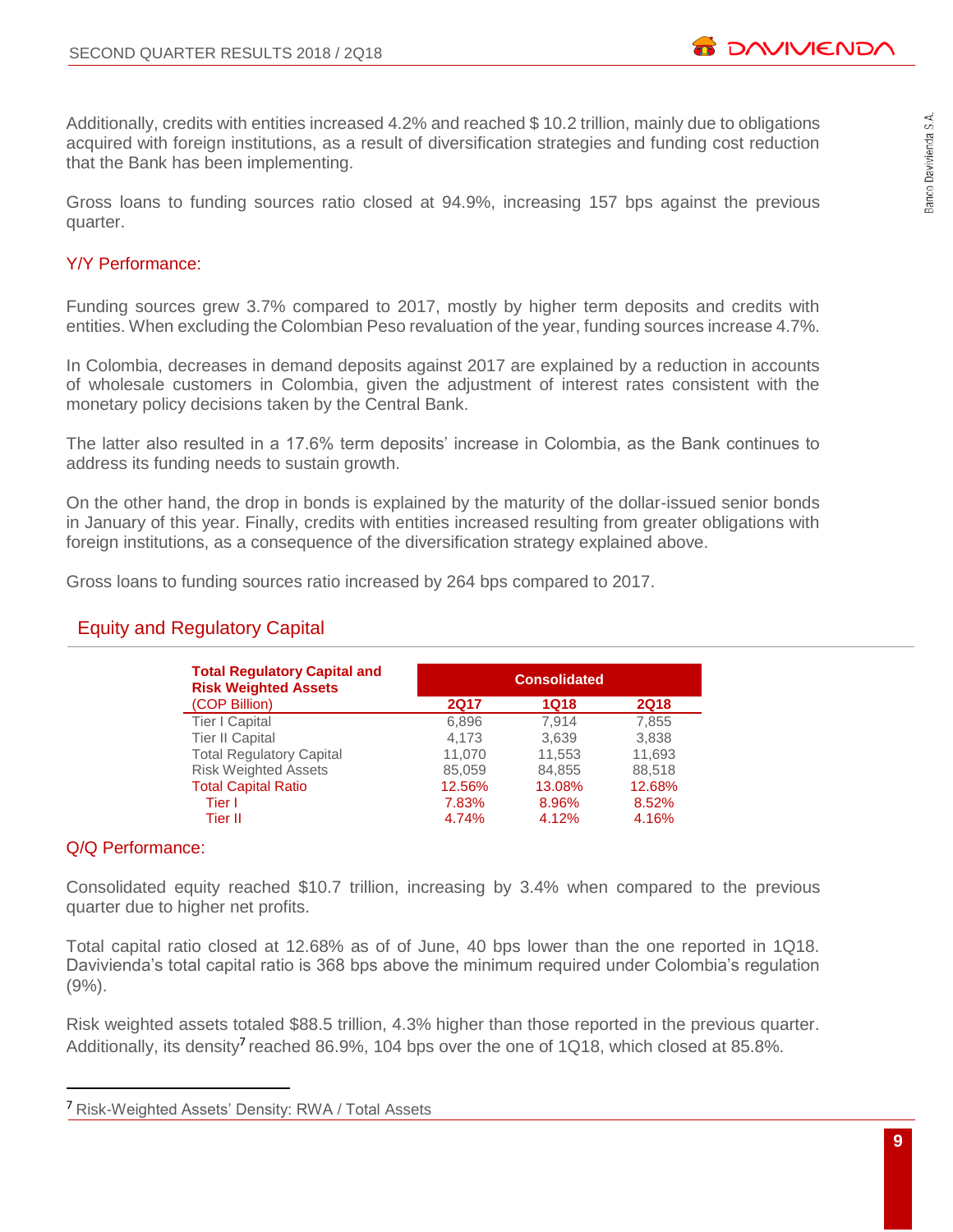# Y/Y Performance:

Consolidated equity showed an annual increase of 3.8%, as an effect of higher reserves and net profits, as the General Shareholders' Assembly approved to capitalize the bank in \$1 trillion, last March 2018.

2Q18 risk weighted assets were 4.1% higher than the ones of 2Q17, and its density increased 145 bps compared to 2Q17 (85.4%).

# INCOME STATEMENT

| <b>Income Statement</b>                  |             | <b>Quarterly Figures</b> |             |          | % Chg.     |                | <b>Accum. Figures</b> |         |  |
|------------------------------------------|-------------|--------------------------|-------------|----------|------------|----------------|-----------------------|---------|--|
| (COP billion)                            | <b>2Q17</b> | <b>1Q18</b>              | <b>2Q18</b> | Q/Q      | <b>Y/Y</b> | <b>Jun. 17</b> | <b>Jun. 18</b>        | Y/Y     |  |
| Interest Income                          | 2,354       | 2,405                    | 2,350       | $-2.3$   | $-0.2$     | 4,718          | 4,755                 | 0.8     |  |
| Loans                                    | 2,174       | 2,230                    | 2,189       | $-1.9$   | 0.7        | 4,354          | 4,419                 | 1.5     |  |
| Commercial                               | 902         | 881                      | 882         | 0.1      | $-2.2$     | 1,842          | 1,763                 | $-4.3$  |  |
| Consumer                                 | 768         | 796                      | 780         | $-2.1$   | 1.5        | 1,512          | 1,575                 | 4.2     |  |
| Mortgage                                 | 504         | 553                      | 527         | $-4.7$   | 4.5        | 1,000          | 1,080                 | 8.0     |  |
| Investments                              | 160         | 148                      | 137         | $-7.3$   | $-14.2$    | 328            | 286                   | $-13.1$ |  |
| Other Income                             | 19          | 27                       | 23          | $-12.0$  | 21.2       | 36             | 50                    | 40.1    |  |
| <b>Financial Expenses</b>                | 984         | 890                      | 872         | $-2.0$   | $-11.4$    | 1,995          | 1,762                 | $-11.7$ |  |
| <b>Demand Deposits</b>                   | 241         | 158                      | 147         | $-6.9$   | $-39.1$    | 531            | 305                   | $-42.6$ |  |
| <b>Term Deposits</b>                     | 435         | 415                      | 420         | 1.3      | $-3.2$     | 855            | 835                   | $-2.3$  |  |
| <b>Credits with Entities</b>             | 93          | 102                      | 115         | 13.3     | 24.0       | 187            | 217                   | 15.9    |  |
| <b>Bonds</b>                             | 181         | 194                      | 170         | $-12.1$  | $-6.0$     | 361            | 364                   | 0.9     |  |
| <b>Other Expenses</b>                    | 34          | 21                       | 19          | $-11.2$  | $-44.5$    | 60             | 40                    | $-33.0$ |  |
| <b>Gross Financial Margin</b>            | 1,370       | 1,515                    | 1,477       | $-2.5$   | 7.9        | 2,723          | 2,992                 | 9.9     |  |
| Provision Expenses, net of<br>recoveries | 457         | 464                      | 566         | 22.1     | 24.0       | 943            | 1,030                 | 9.3     |  |
| <b>Net Interest Margin</b>               | 913         | 1,051                    | 911         | $-13.3$  | $-0.2$     | 1,780          | 1,962                 | 10.2    |  |
| Operating Income                         | 300         | 317                      | 336         | 5.8      | 12.1       | 588            | 653                   | 11.0    |  |
| <b>Operating Expenses</b>                | 799         | 789                      | 876         | 11.0     | 9.6        | 1,539          | 1,665                 | 8.2     |  |
| <b>Personnel Expenses</b>                | 358         | 347                      | 397         | 14.4     | 11.2       | 680            | 745                   | 9.6     |  |
| <b>Operation Expenses</b>                | 334         | 323                      | 359         | 10.9     | 7.5        | 646            | 682                   | 5.5     |  |
| <b>Other Expenses</b>                    | 108         | 118                      | 120         | 1.2      | 11.2       | 213            | 238                   | 12.0    |  |
| <b>Exchange and Derivatives</b>          | 59          | 26                       | 21          | $-19.0$  | $-63.6$    | 85             | 48                    | $-43.4$ |  |
| Other Income and Expenses,<br>net        | $-14$       | $-26$                    | 4           | $-116.8$ | $-132.3$   | $-13$          | $-22$                 | 68.3    |  |
| <b>Income before Taxes</b>               | 458         | 579                      | 397         | $-31.5$  | $-13.5$    | 901            | 976                   | 8.3     |  |
| Income Tax                               | 134         | 125                      | 116         | $-7.2$   | $-13.8$    | 251            | 241                   | $-4.2$  |  |
| <b>Net Income</b>                        | 324         | 454                      | 281         | $-38.2$  | $-13.3$    | 650            | 735                   | 13.1    |  |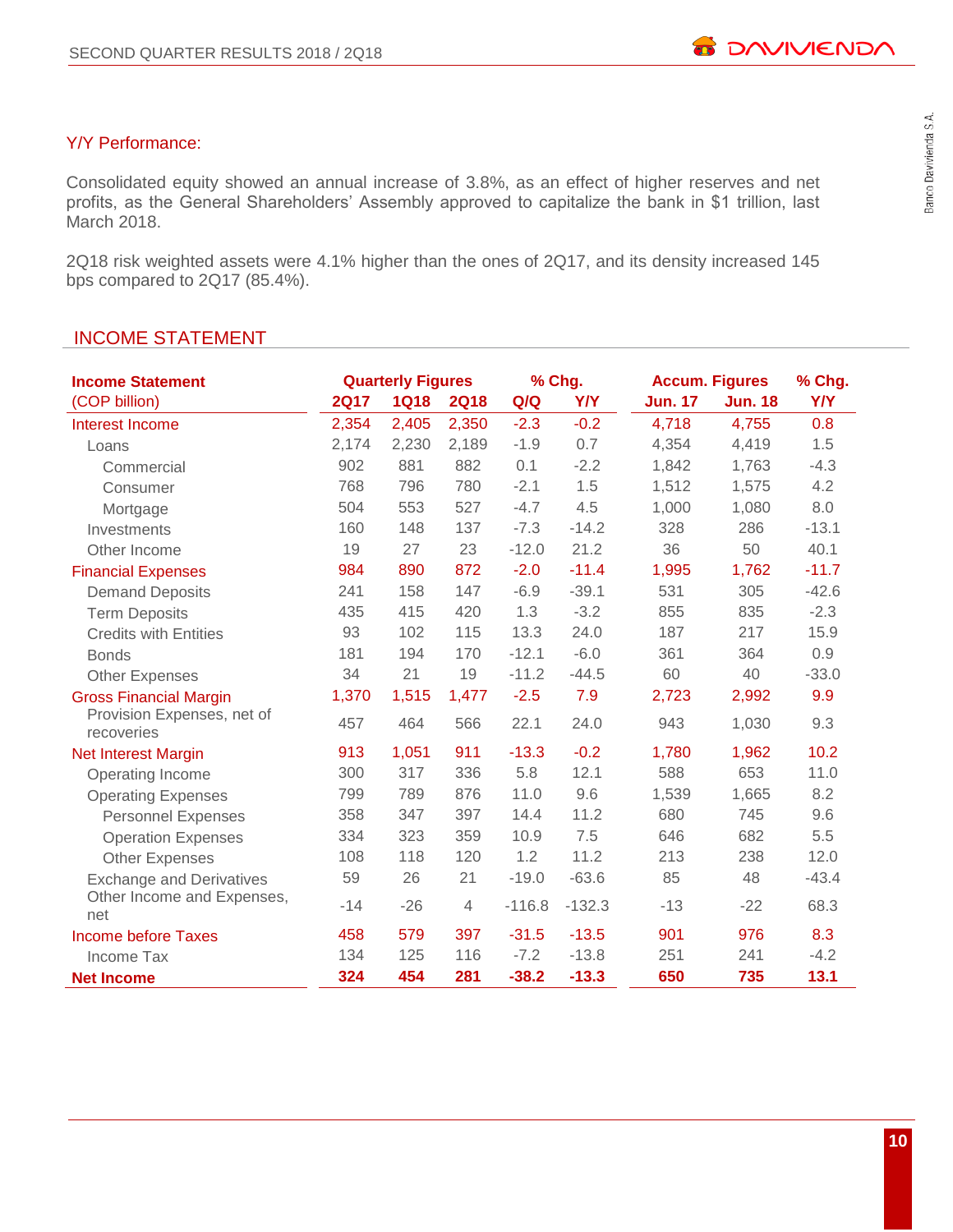# Quarterly figures

#### Q/Q Performance:

Net income for the quarter reached \$281 billion, decreasing 38.2% against 1Q18, due to the following reasons: on one hand, net income for the 1Q18 was atypical due to lower provision expenses that resulted from the IFRS 9 adoption. On the other hand, 2Q18 net income was affected by increases in provision expenses, lower financial income and higher operating expenses.

The increase in provision expenses is explained by the migration to the expected loss model. By applying this framework, we increased the allowances stock by \$768 billion, affecting the Other Comprehensive Income in the Equity on January 1st, 2018. As a result of the latter, provision expenses in the first quarter were unusually low.

Secondly, reduction in financial income is related to the loans' repricing, consistent with the decrease on the Central Bank's reference rate in Colombia; and to the IFRS 9 implementation, as loans classified on Stage 3 do not accumulate interests in the provisioned portion.

Finally, the operating expenses' increase was due to the payment of a non-recurring personnel bonus, advertising, hardware maintenance and fees related to technological tools.

As a result, annualized quarter ROAE closed at 10.7% by the end of 2Q18.

#### Y/Y Performance:

Consolidated profit for 2Q18 fell 13.3% compared to the same period of 2017, given the increase in provision expenses explained before, and the growth in operating expenses, specifically in personnel, maintenance and leasing expenses.

#### Accumulated figures

#### Y/Y Performance

Accumulated net income for the first semester of 2018 reached \$735 billion, which indicates an annual increase of 13.1%. This is explained by the growth of loan income, related to higher mortgage and consumer loans, the decrease in financial expenses and higher operating income. When the effect of the Colombian Peso revaluation is excluded, net profit increases 13.6%.

In Colombia, accumulated net income closed at \$615 billion, showing an expansion of 16.7% compared to the previous year. Meanwhile, the accumulated net profit of the international operation reached USD \$42.3 million, remaining stable when compared to the accumulated as of June 2017.

The ROAE of the last 12 months closed at 12.9%, 273 bps less than the one reported in June 2017.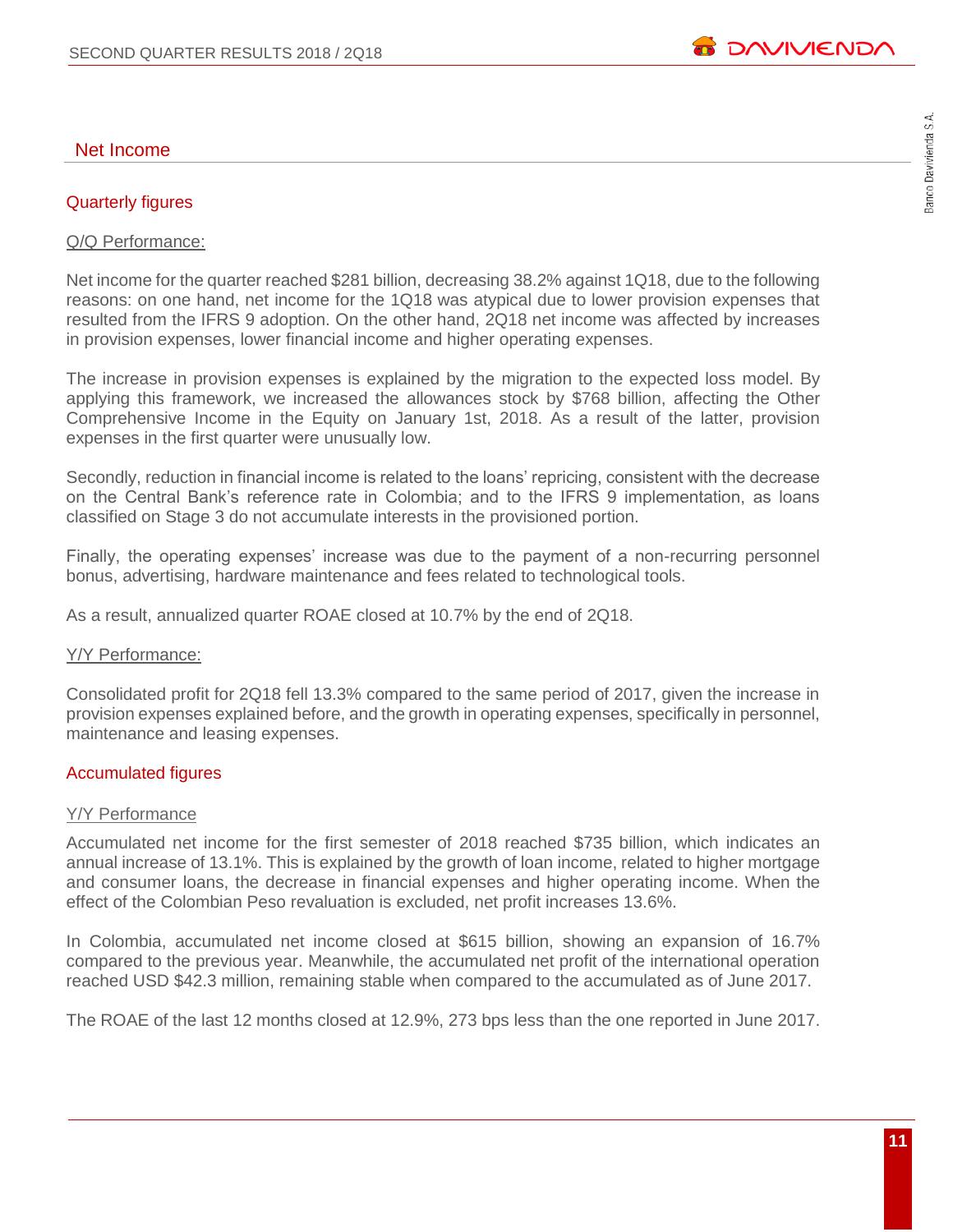# Gross Financial Margin

| <b>Gross Financial Margin</b>    |       | <b>Quarterly Figures</b> |             |        | % Chq.  |                | <b>Accum. Figures</b> | % Chq.  |
|----------------------------------|-------|--------------------------|-------------|--------|---------|----------------|-----------------------|---------|
| (COP billion)                    | 2017  | 1Q18                     | <b>2Q18</b> | Q/Q    | Y/Y     | <b>Jun. 17</b> | <b>Jun. 18</b>        | YN      |
| Loan Income                      | 2.174 | 2.230                    | 2.189       | -1.9   | 0.7     | 4.354          | 4.419                 | 1.5     |
| Investments and Interbank Income | 180   | 175                      | 161         | $-8.0$ | $-10.4$ | 364            | 336                   | $-7.8$  |
| <b>Financial Income</b>          | 2.354 | 2.405                    | 2.350       | $-2.3$ | $-0.2$  | 4.718          | 4.755                 | 0.8     |
| <b>Financial Expenses</b>        | 984   | 890                      | 872         | $-2.0$ | $-11.4$ | 1.995          | 1.762                 | $-11.7$ |
| <b>Gross Financial Margin</b>    | 1.370 | 1.515                    | 1.477       | -2.5   | 7.9     | 2.723          | 2,992                 | 9.9     |

# Quarterly figures

# Q/Q Performance:

The consolidated gross financial margin of 2Q18 totaled \$1.5 trillion, which meant a reduction compared to the previous quarter, primarily due to lower loan, investments, and interbank funds income. Portfolios that showed the greatest interest income reductions were mortgage and consumer.

Investments income presented a reduction compared to 1Q18 and 2Q17 as a result of the increase in valuation rates and to reduction of the reference rate in Colombia.

Quarter's gross financial margin of the Colombian operation decreased 2.8%, closing at \$1.2 trillion, explained by the loan's repricing consistent with the expansionary policy of the Colombian Central Bank. Meanwhile, the gross financial margin remained stable against 1Q18 in Central America, with a balance of USD \$82.2 million.

| <b>NIM</b>                |       |       |       |    | <b>Bps Chq.</b> |
|---------------------------|-------|-------|-------|----|-----------------|
| <b>Annualized Quarter</b> | 2017  | 1018  | 2018  | വറ | A/A             |
| Total NIM                 | 6.43% | 6.67% | 6.64% |    |                 |

Therefore, the NIM for the quarter closed at 6.64%, remaining on a similar level as the one reported in 1Q18.

# Y/Y Performance:

The consolidated gross financial margin for the quarter showed an increase compared to 2Q17, mainly due to the reduction in financial expenses. In Colombia, the gross financial margin increased 7.8% as interest expenses fell, given lower balances and costs in savings deposits, which had rates adjustments consistent with changes in the Central Bank's reference rate.

On the other hand, the gross financial margin increased 11.5% on the USD international operation as a consequence of the growth in loan income. The segment with the highest income expansion was the commercial segment, followed by the mortgage portfolio.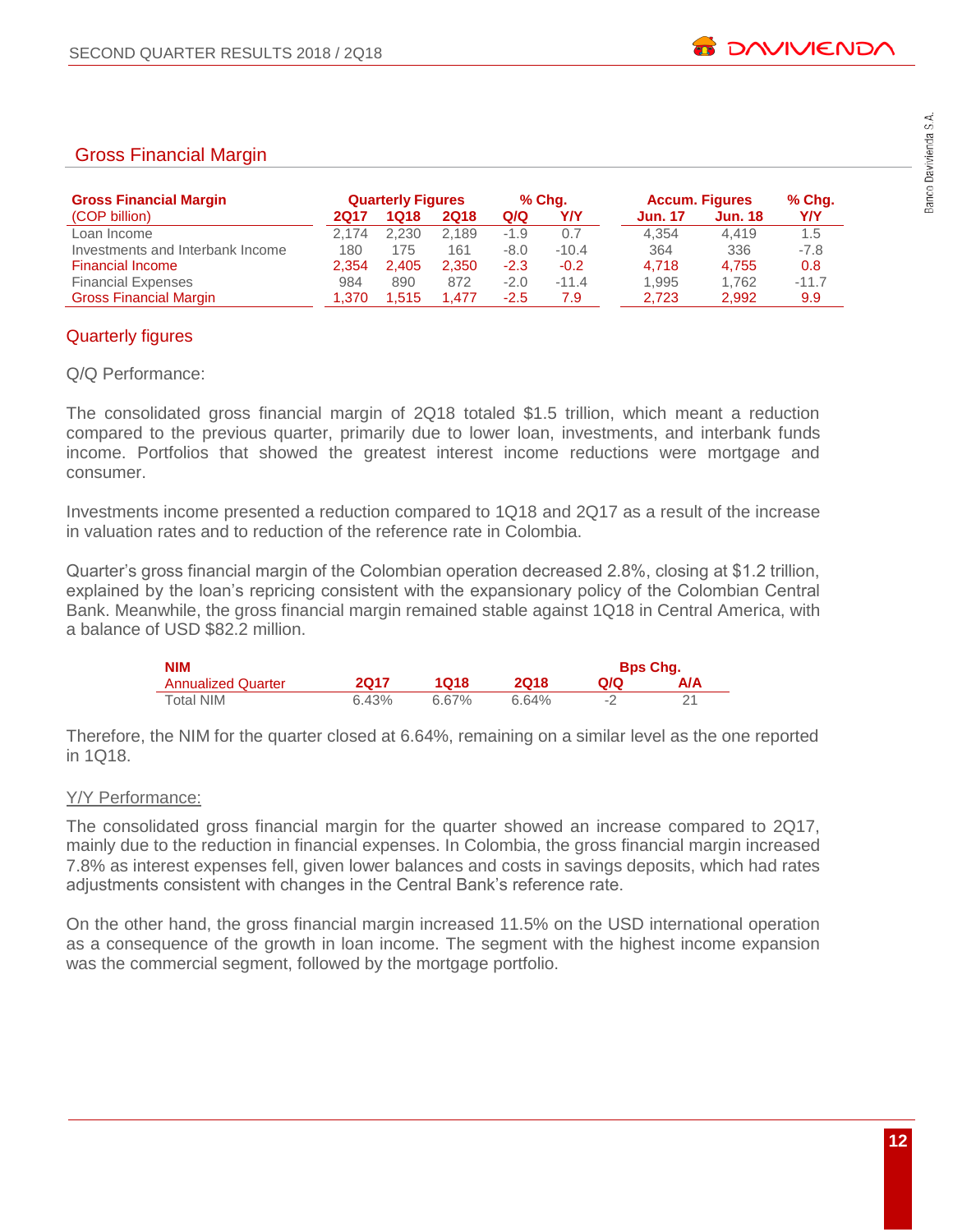# Accumulated figures

# Y/Y Performance:

The accumulated gross financial margin reached \$3.0 trillion as of June 2018, increasing 9.9% against the accumulated at June 2017, as a result of lower interest expenses. When excluding the effect of the annual COP revaluation, the gross financial margin increases by 10.3%.

The accrued gross financial margin from the Colombian operation closed at \$2.5 trillion and increased 11.0% as a consequence of lower interest expenses on savings deposits and term deposits, due to the lower balance of these accounts and the interest rate adjustment.

Furthermore, Central America's gross financial margin reached USD \$164.5 million, increasing 6.9% as a result of higher income on the commercial and mortgage portfolios.

| NIM              |       |          |       |     | <b>Bps Chg.</b> |
|------------------|-------|----------|-------|-----|-----------------|
| 12 Months        | 2017  | 1018     | 2018  | Q/Q | YN              |
| <b>Total NIM</b> | 6.15% | $6.51\%$ | 6.56% |     | 41              |

Given the above, 12 month NIM closed at 6.56%, increasing 41 bps against the one reported in the same period of the previous year.

# Provision Expenses

| <b>Provision Expenses</b>                    |     | <b>Quarterly Figures</b> |     |          | % Cha.   | <b>Accum. Figures</b> |         | % Chq.  |
|----------------------------------------------|-----|--------------------------|-----|----------|----------|-----------------------|---------|---------|
| (COP billion)                                |     | 2017 1018 2018           |     | Q/Q      | Y/Y      | <b>Jun. 17</b>        | Jun. 18 | YN      |
| <b>Provision for Credit Losses</b>           | 540 | 539                      | 694 | 28.9     | 28.7     | 1.093                 | 1.233   | 12.8    |
| Loan Recoveries                              | 79  |                          | 128 | 80.4     | 61.4     | 145                   | 199     | 37.5    |
| Net Loan Sales                               | Δ   |                          |     | $-100.1$ | $-100.1$ | 6                     | 4       | $-36.8$ |
| <b>Provision expenses, net of recoveries</b> | 457 | 464                      | 566 | 22.1     | 24.0     | 943                   | 1.030   | 9.3     |

# Quarterly figures

#### Q/Q Performance:

Provision expenses of the quarter closed at \$566 billion, presenting an increase compared to the one of 1Q18, mainly explained by the Colombian operation where it had an increase of 27.5%. This growth is explained by the following effects:

On one hand, there was an unusually low provision expense during the first quarter of the year, mainly due to provision estimates made under the expected loss model consistent with the IFRS 9 adoption, directly affecting the equity and not the financial statement. On the other hand, in 2Q18 there were further deteriorations on particular clients from the commercial portfolio, and higher provision expenses on consumer and mortgage loans, as a consequence of the new estimates' standards.

Meanwhile, provision expenses on the USD international operation decreased 15.5%, as loan collections increased.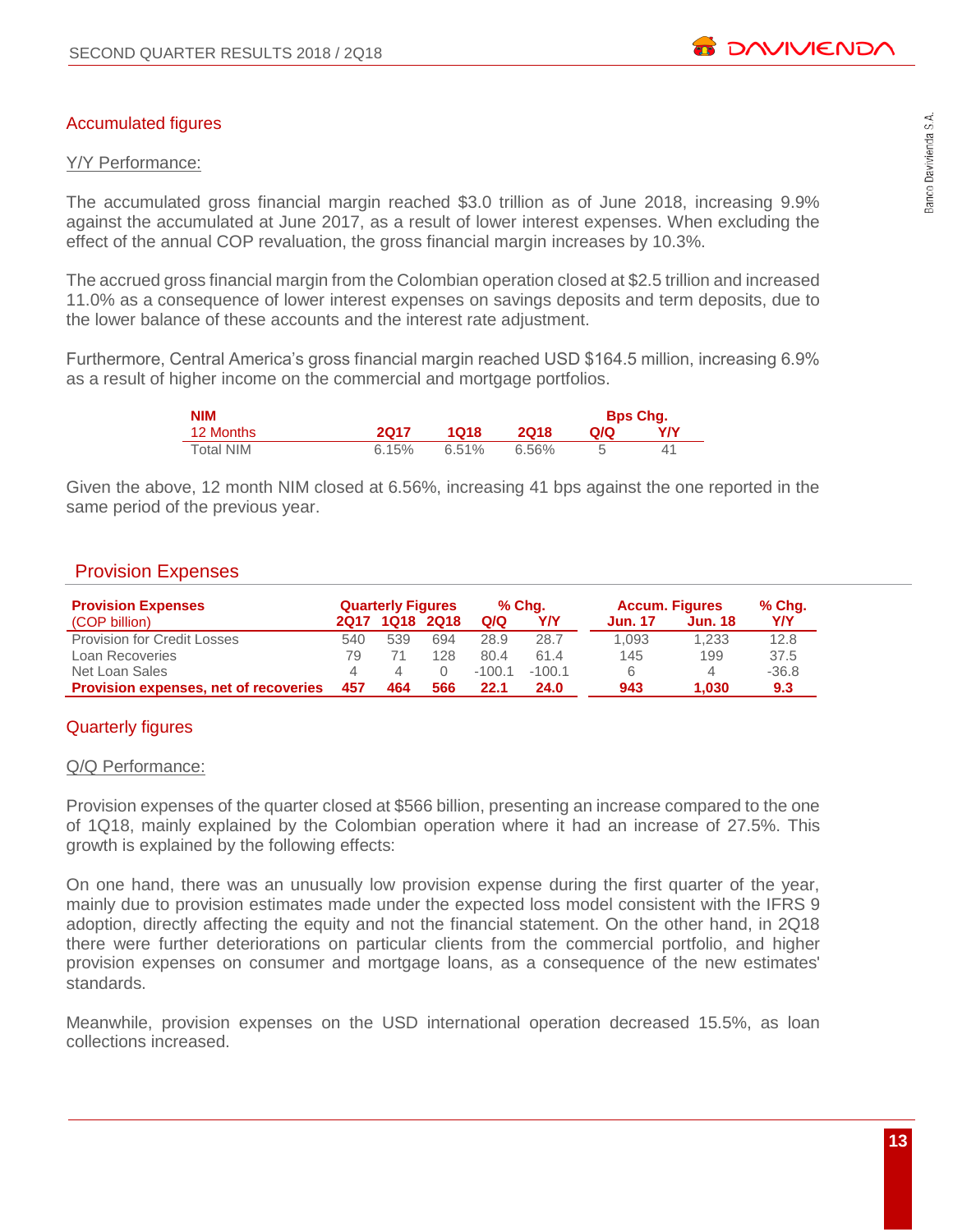| <b>Cost of Risk</b>  |       |       |       | <b>Bps Chg.</b> |    |
|----------------------|-------|-------|-------|-----------------|----|
| (Annualized quarter) | 2017  | 1018  | 2018  | Q/Q             | YN |
| Cost of Risk         | 2.39% | 2.37% | 2.77% |                 | 39 |

The Cost of Risk for the quarter was 2.77%, 41 bps above the one reported in 1Q18. This behavior is attributable to the expected loss model adoption and to the lagged effect of the lower economic cycle in Colombia, where the Bank has increased the coverage on some specific cases of the commercial and consumer portfolio.

#### Y/Y Performance:

Consolidated provision expenses for 2Q18 increased compared to the same quarter of the previous year given deteriorations on the consumer and mortgage segments in Colombia. In Central America the increase is explained, on one hand, by particular cases in Costa Rica's commercial portfolio; and the adoption of the IFRS 9 method in Honduras.

#### Accumulated figures

#### Y/Y Performance:

Accrued provision expenses reached \$1.03 trillion in June 2018, increasing against the accumulated as of June 2017. In Colombia, the growth in provision expenses is a result of the migration to the IFRS 9 methodological framework and the loans portfolios natural growth. In the USD international operation, the growth occurred mainly as a consequence of Costa Rica's commercial portfolio deterioration.

| <b>Cost of Risk</b>   |       |       |       |     | <b>Bps Chq.</b> |
|-----------------------|-------|-------|-------|-----|-----------------|
| $(12 \text{ months})$ | 2017  | 1018  | 2018  | Q/Q | YN              |
| Cost of Risk          | 1.87% | 2.49% | 2.53% |     | 65              |

Due to the latter, the 12-month Cost of Risk closed at 2.53%, 65 bps more than the one of June 2017

# Operating Income

# Quarterly figures

#### Q/Q Performance:

Operating income for the quarter reached \$336 billion, showing an increase compared to 1Q18, due to a 9.3% growth in commissions and fees income in Colombia. This increase is a result of higher commissions from establishments affiliated to credit and debit cards, and fees from the issuance of bank guarantees related to infrastructure projects, among others.

#### Y/Y Performance:

Operating income for 2Q18 grew 12.1% compared to 2Q17, as a consequence of increases in commissions and fees income both in Colombia and in the USD international operation (increases of 11.3% and 15.8% respectively). In Colombia, the increase is explained by commissions for management fees, fiduciary business, and establishments affiliated to credit cards. In Central America, income from commissions of banking services in El Salvador and Honduras stand out.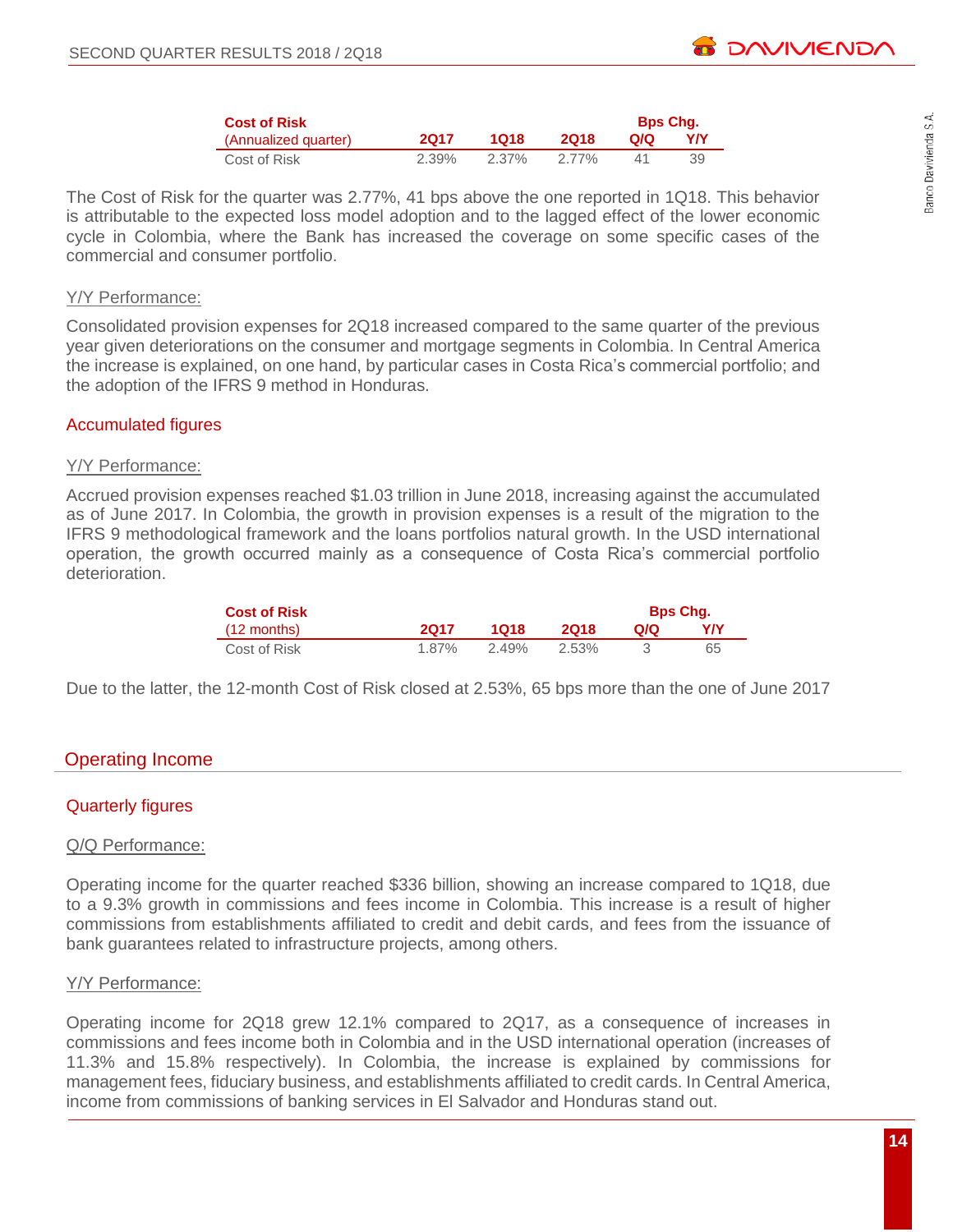# Accumulated figures

# Y/Y Performance:

Accumulated operating income reached \$653 billion, driven by the growth in commissions and net fees, which increased 9.5% in Colombia and 12.1% in the USD international operation.

# Operating Expenses

| <b>Operating Expenses</b>   |      | <b>Quarterly Figures</b> |             |      | % Chq. |         | <b>Accum. Figures</b> | % Chq.     |
|-----------------------------|------|--------------------------|-------------|------|--------|---------|-----------------------|------------|
| (COP billion)               | 2Q17 | 1Q18                     | <b>2Q18</b> | Q/Q  | Y/Y    | Jun. 17 | <b>Jun. 18</b>        | <b>Y/Y</b> |
| <b>Personnel Expenses</b>   | 358  | 347                      | 397         | 14.4 | 11.2   | 680     | 745                   | 9.6        |
| <b>Operational Expenses</b> | 334  | 323                      | 359         | 10.9 | 7.5    | 646     | 682                   | 5.5        |
| <b>Other Expenses</b>       | 108  | 118                      | 120         | 1.2  | 11.2   | 213     | 238                   | 12.0       |
| <b>Total Expenses</b>       | 799  | 789                      | 876         | 11.0 | 9.6    | 1,539   | 1.665                 | 8.2        |

# Quarterly figures

# Q/Q Performance:

Consolidated operating expenses reached \$876 billion in the second quarter of 2018, increasing 11.0% compared to the first quarter, as a result of non-recurring personnel expenses in Colombia and higher administrative expenses for advertising. When excluding the non-recurring expenses of personnel bonuses, operating expenses increase 7.2%.

| <b>Efficiency</b>    |       |       |       | <b>Bps Chq.</b> |     |
|----------------------|-------|-------|-------|-----------------|-----|
| (Annualized Quarter) | 2017  | 1018  | 2018  | Q/Q             | Y/Y |
| Efficiency           | 46.7% | 43.3% | 47.9% | 455             | 119 |

As an outcome, the Efficiency for the quarter was 47.9%, 455 bps higher than the one of 1Q18.

# Y/Y Performance:

Consolidated operating expenses for 2Q18 increased 9.6% compared to the same period of the previous year. If the effect of the mentioned non-recurring personnel expenses in Colombia is excluded, the growth in operating expenses for 2Q18 compared to 2Q17 would have been 5.9%.

# Accumulated figures

# Y/Y Performance:

Accrued operating expenses to June 2018 closed at \$1.7 trillion, increasing against the same period of the previous year, due to higher personnel expenses previously explained, and to operating expenses from the rental of real estate assets sold in recent years.

| <b>Efficiency</b> |       |       |       | <b>Bps Chq.</b> |     |
|-------------------|-------|-------|-------|-----------------|-----|
| (12 months)       | 2017  | 1018  | 2018  | Q/Q             | YN  |
| Efficiency        | 47.1% | 46.2% | 46.6% |                 | -53 |

The 12-month Efficiency ratio closed at 46.6%, decreasing by 53 bps compared to 2Q17.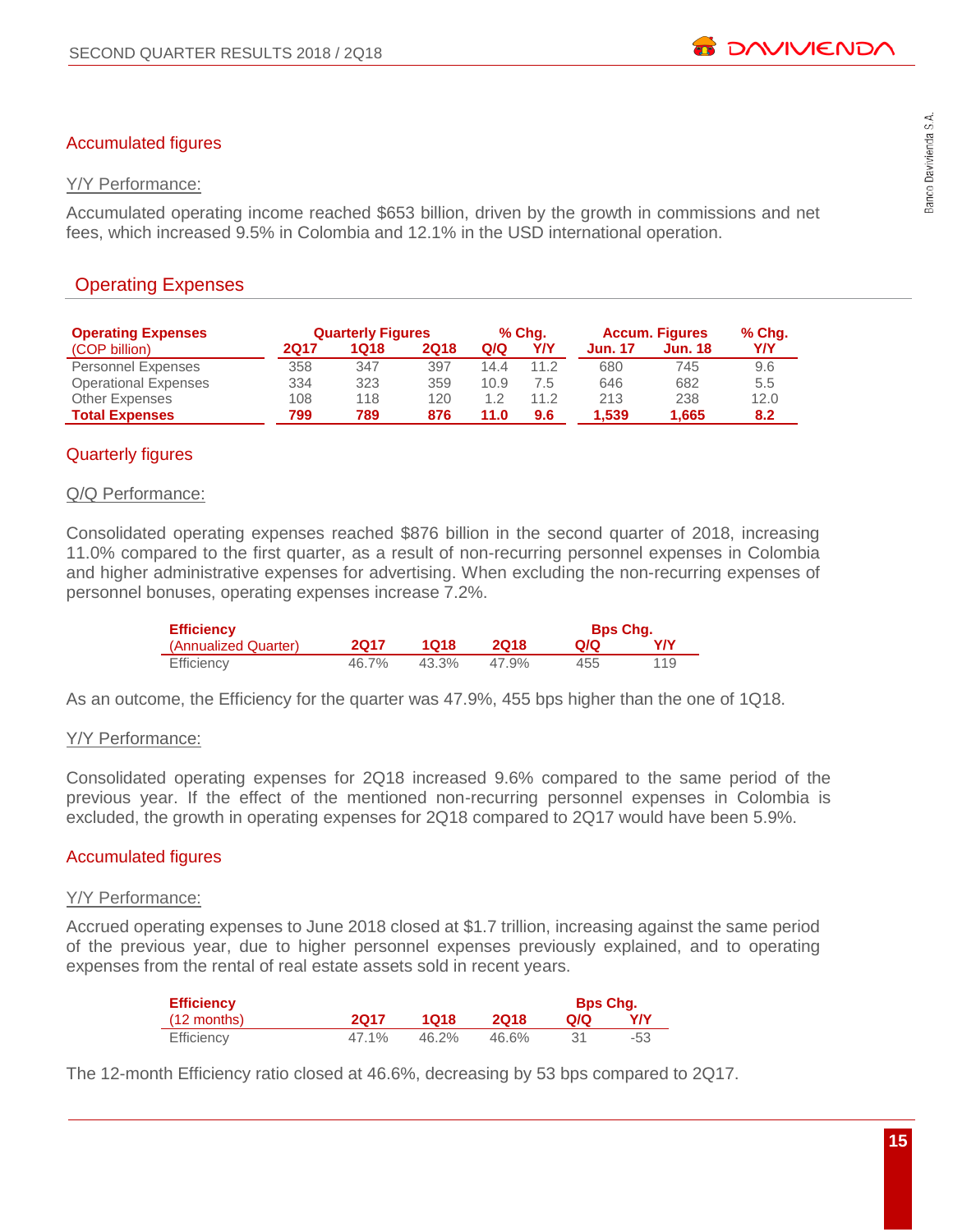# Banco Davivienda S.A.

# Taxes

# Quarterly figures

# Q/Q Performance:

Income tax reached \$116 billion in 2Q18, decreasing compared to the previous quarter as a result of a lower income before tax.

| <b>Effective Tax Rate</b> |      |      |      |     | <b>Bps Chq.</b> |
|---------------------------|------|------|------|-----|-----------------|
| Quarter                   | 2017 | 1018 | 2018 | QIQ | Y/Y             |
| Effective Tax Rate        | 29%  | 22%  | 29%  |     |                 |

The increase observed in the effective tax rates between the 1Q18 and 2Q18, is explained by the implementation of IFRS 9.

#### Y/Y Performance:

2Q18 taxes declined 13.8% compared to 2Q17, due to the quarter's net income reduction.

#### Accumulated figures

#### Y/Y Performance:

Accrued income tax as of June 2018 reached \$241 billion, which represents a 4.2% decrease compared to the amount accumulated as of June 2017.

| <b>Effective Tax Rate</b> |            |      | <b>Bps Chq.</b> |    |
|---------------------------|------------|------|-----------------|----|
| Accumulated               | 2017       | 2018 | Q/Q             | YN |
| <b>Effective Tax Rate</b> | <b>28%</b> | 25%  |                 | -3 |

The effective tax rate for the first semester of 2018 was 25%, mainly due to the reduction from 40% to 37% on the Colombian nominal tax rate.